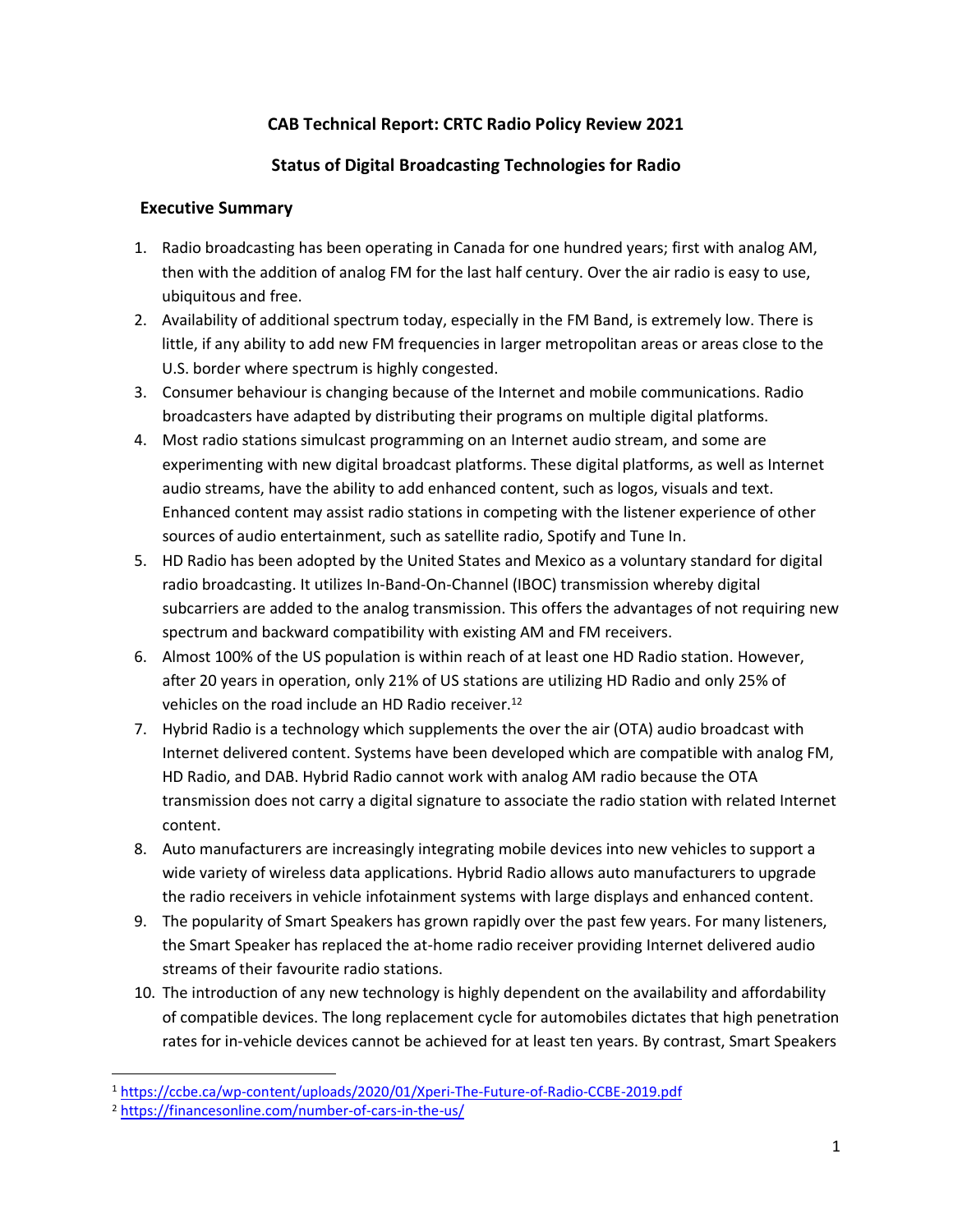have experienced rapid adoption over the past three years.<sup>3</sup> And smart phones, which can receive radio programs via Internet audio streams, benefit from rapid replacement cycles. The deployment of 5G technology for mobile is expected to continue the rate of smart phone replacement as consumers take advantage of the expanded capabilities and faster speeds with 5G.

- 11. Other countries that have successfully adopted digital radio broadcasting started more than a decade ago with focused efforts to support the transition. Examples include preferential licensing opportunities, AM/FM simulcast, and mandating vehicle manufacturers to include digital receivers. Some of the initiatives taken by other jurisdictions are described in Appendix B; "International Examples and Lessons Learned"
- 12. Digital radio broadcasting may offer opportunities to personalize the radio experience for listeners. Examples include geo-targeted content insertion such as traffic reports or emergency alerts, dynamic ad insertion, and links to podcasts. Experiments are underway in the US on FM and HD Radio stations, but the full capability will not be achieved until all-digital broadcasting is widely available.
- 13. Canada is nowhere near transitioning to digital radio broadcasting. Possibly, it may never occur. It would be premature to assign an "end of life" expectation on AM or FM radio at this time. AM radio suffers from ever increasing noise and interference, particularly in Metropolitan markets, which may require band-specific solutions. However, it remains unparalleled in its over the air reach in rural areas, such as across the Prairies. To a consumer, a radio receiver with a digital display is digital. For the purposes of the next seven to ten year planning horizon, policy makers should assume listeners will increasingly migrate to digital platforms. Those platforms will not be OTA digital radio broadcasting platforms – they will be fixed and wireless Internet platforms.
- 14. HD Radio should remain experimental in Canada until the necessary policy and regulatory changes are fully explored with the Commission and the Department of Innovation, Science and Economic Development Canada (ISED).

# **Introduction:**

- 15. In 2020, radio broadcasting in Canada celebrated its 100th anniversary. The introduction of FM radio in the 50's further expanded the quality and program offerings across the country. The advent of the portable transistor radio in the 60's and evolution of high quality car radios made radio accessible to listeners in every aspect of their lives at home, at work, and on the move.
- 16. FM radio experienced rapid growth in the number of licensed stations over the past 40 years. So much so that there are no longer any more full coverage frequencies available in major markets. The lack of available channels is exacerbated by the concentration of population in Canada close to the US border where interference protections to US stations must also be respected.
- 17. On a case by case basis, a small number of new FM channels can be created second adjacent to existing full power stations within the same market<sup>4</sup>. However, such channels must be co-located with the  $2^{nd}$  adjacent station, have the same directional antenna characteristics and operate at

<sup>3</sup> <https://radioconnects.ca/> "Radio on the Move 2020"

<sup>4</sup> It must be noted that second adjacent FM stations within the same market are not currently permitted by ISED.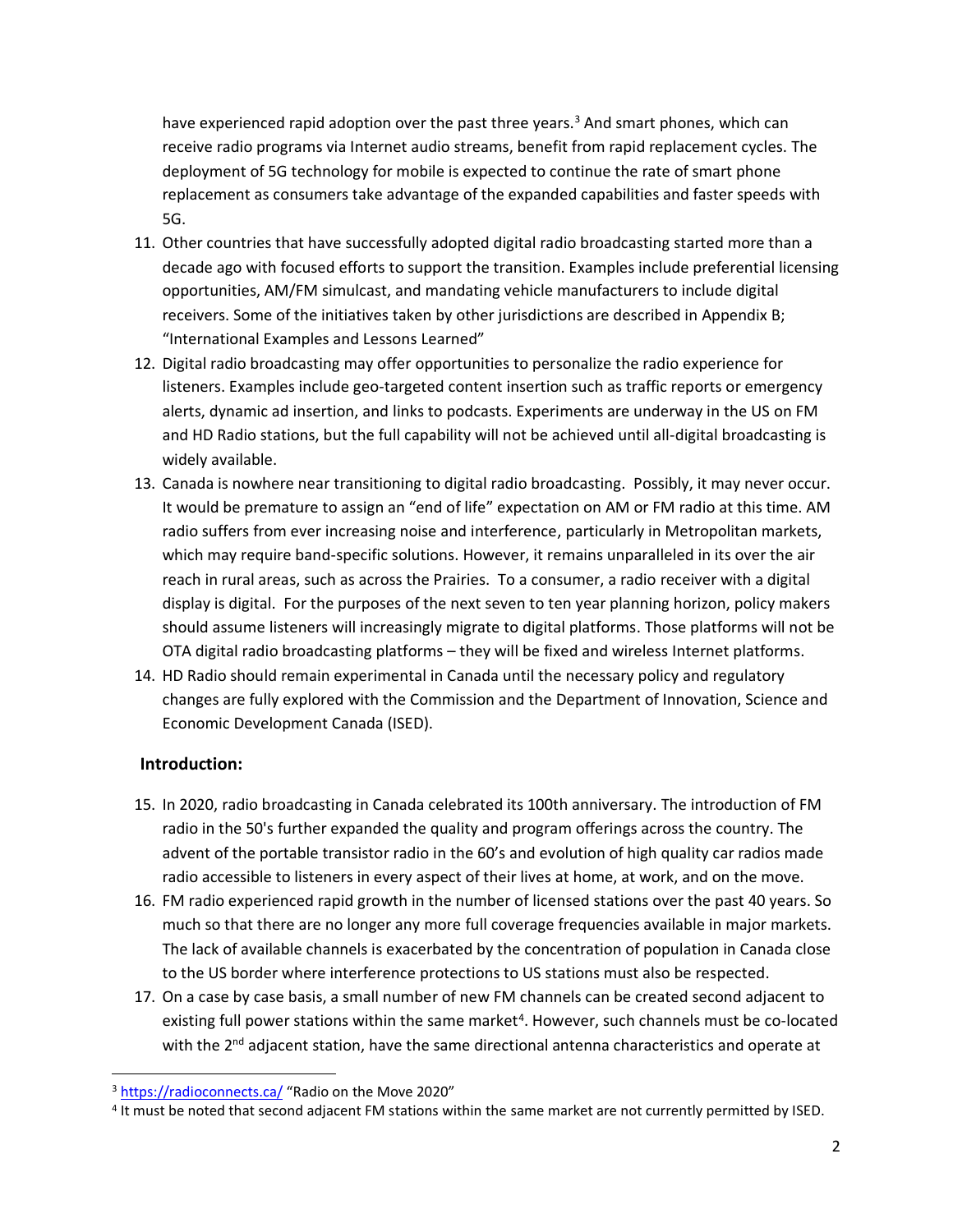26 dB (400 times) lower power than the existing full power station.<sup>5</sup> For example, a station operating second adjacent to a 100,000 Watt FM station could only transmit 250 Watts to ensure interference protection. Hence, such stations would have a very small coverage area and are generally not viable unless used for specific niche services or as a "fill in" simulcast frequency for an existing AM station.

- 18. In medium sized markets, a new short-spaced FM frequency can sometimes be found by using directional antenna systems or by accepting interference from existing stations. However, these approaches have been fully exploited in Southern Ontario and the lower mainland British Columbia.
- 19. FM frequencies are still available for small markets as long as they are remote or rural locations, far from population centres.
- 20. AM frequencies are available for new stations in many parts of the country, but are generally not viable or desirable for many reasons. AM has lower quality and higher susceptibility to noise and interference as compared to FM. AM transmitting facilities are extremely expensive to construct and maintain. Most often, different day-time and night-time directional antenna patterns are needed to maintain interference protections to other stations. This results in different coverage areas for the station during the day and at night. Further, AM transmitting antenna systems require a large parcel of land for the antenna towers. The high cost of real estate, as well as the requirements to maintain Safety Code 6 compliance near population centres are barriers. Finally, and an increasing issue going forward, AM is effectively incompatible with many electric vehicles. In some makes and models, the electromagnetic frequencies generated by the vehicles' electricpowered motor causes direct interference to AM radio reception. <sup>6</sup> Some auto manufacturers have chosen not to include AM radio receivers in their electric vehicles.
- 21. The opportunities to add more radio stations are all but gone.
- 22. Analog FM and AM radio is so commonplace, easy to use, and ubiquitous that free access to local news, information and entertainment is almost taken for granted. People don't think about where it comes from, just that it is always there.
- 23. However, the Internet, mobile communications, and particularly the smartphone are changing how we access information and entertainment of all types and changing consumer behaviour dramatically to expect that any content be available any place at any time.
- 24. As such, radio broadcasting has adapted to recognize that multi-platform distribution is essential. Most radio stations now simulcast their programs on Internet audio streams to augment their connection to the communities they serve, and to reach their audiences at home, at work, in-car, and on smartphones. Radio broadcasters enrich their programs with textual and visual content to stay relevant to listeners and to remain competitive against alternate sources of entertainment, such as Spotify.
- 25. Technologies have emerged to bridge the gap and support a future transition to digital radio broadcasting that can continue, but ultimately replace, analog radio's legacy of being easy to use, ubiquitous and free. These transitional digital platforms fall into three camps. HD Radio is one-to-

<sup>5</sup> BPR-3 — Application Procedures and Rules for FM Broadcasting Undertakings, section 3.3, Table 2

<sup>6</sup> <https://incompliancemag.com/will-electric-cars-make-am-radio-obsolete/>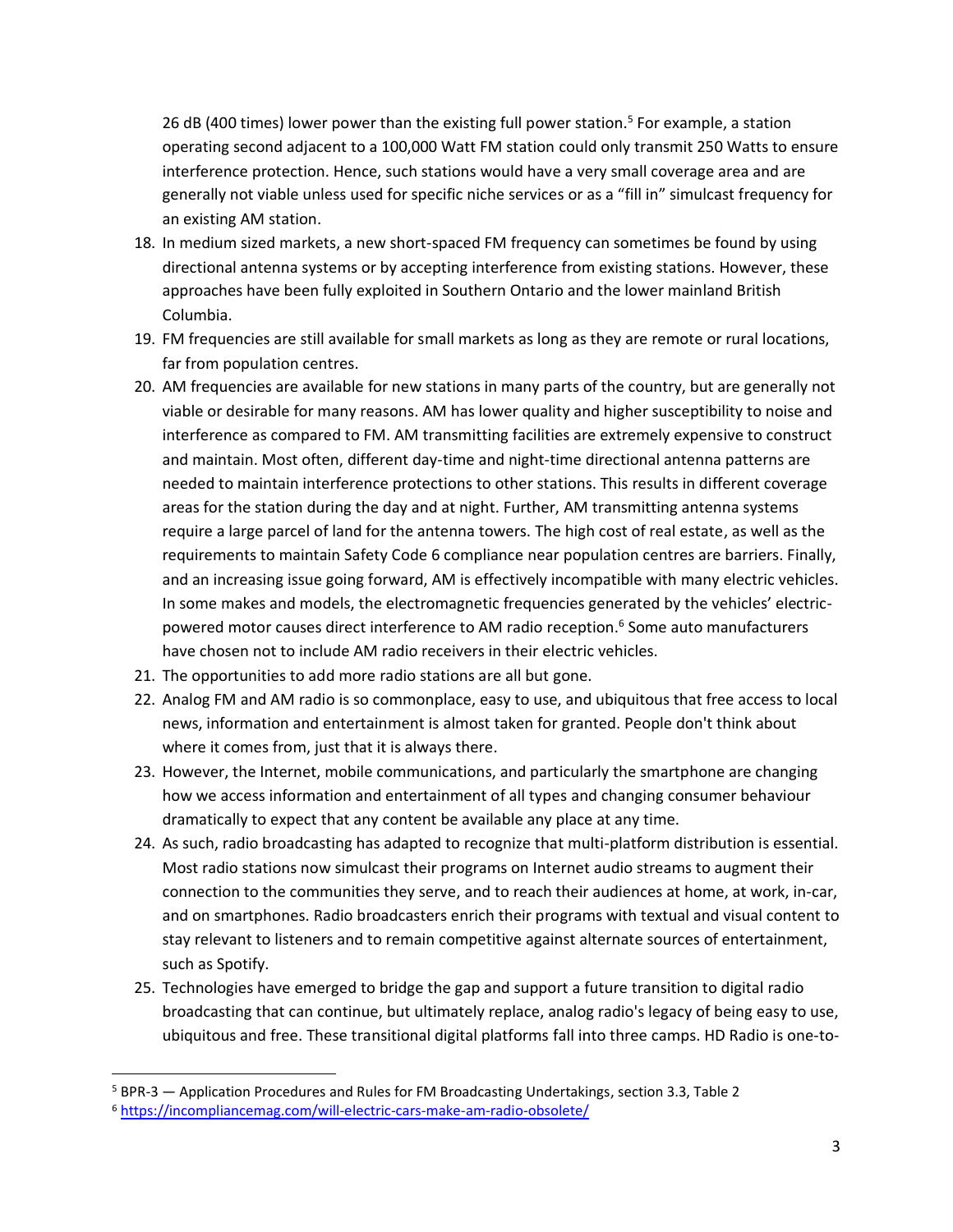many digital radio broadcasting transmission. Hybrid Radio is OTA radio transmission combined with an Internet back channel for enhanced and interactive content. And, Internet audio streams are one-to-one delivery of radio programs utilizing the wired and wireless Internet.

26. The following sections will discuss the emerging digital platforms in North America, the impact of device availability, and new business opportunities available via digital technology.

# **Emerging Digital Platforms in North America**

### **HD Radio**

- 27. HD Radio is a proprietary digital radio system developed in the United States for FM and AM broadcasting. It is owned by Xperi, formerly iBiquity, and available to radio stations under licence agreement. The system utilizes in band on channel (IBOC) transmission to combine digital sidebands into the existing analog FM or AM channel. All-digital modes of operation are now available for both FM and AM broadcasting bands.
- 28. No new spectrum is required for HD radio because digital subcarriers are combined with the analog transmission on the same broadcast channel. Hence, the system is backward compatible with existing analog receivers. Although digital equipment must be purchased, and sometimes modifications to the antenna system are required, no new tower infrastructure is needed.
- 29. HD Radio provides theoretical advantages over analog FM and AM. HD Radio offers greater immunity to noise and interference within the core coverage area. On FM, HD Radio can add up to three multicast program services along with the host station, as well as some capacity for datacasting  $3<sup>rd</sup>$  party applications. The ability to include program associated data content, such as text, logos and visuals, is greatly enhanced compared to the limited text crawl on FM stations using RBDS.
- 30. The North American Broadcasters Association (NABA) announced support for a voluntary North American Digital Radio Standard in 2017.<sup>7</sup> A position paper was developed by the NABA Radio Committee's Digital Radio Working Group and focuses on why NABA supports both HD Radio technology and a continental approach.
- 31. At the request of the CAB and the Radio Advisory Board of Canada, ISED commissioned the Communications Research Centre to conduct a technical study of the compatibility of analog FM and HD Radio. The CRC published its report, "Compatibility Study – Analog and HD Radio Broadcasting Systems in the 88 – 108 MHz Band", in February 2019.
- 32. The CRC report states, "The conclusions of this analysis indicate that, when all BPR-3 technical rules are respected, HD Radio operations would not negatively impact the reception of the analog FM broadcast on the same and adjacent channels within the protected service contours of existing analog FM assignments. However, where short-spaced analog FM assignment pairs exist, turning on HD Radio broadcast would create impairments to the analog reception of shortspaced stations."

<sup>7</sup> <https://nabanet.com/naba-supports-voluntary-north-american-digital-radio-standard/>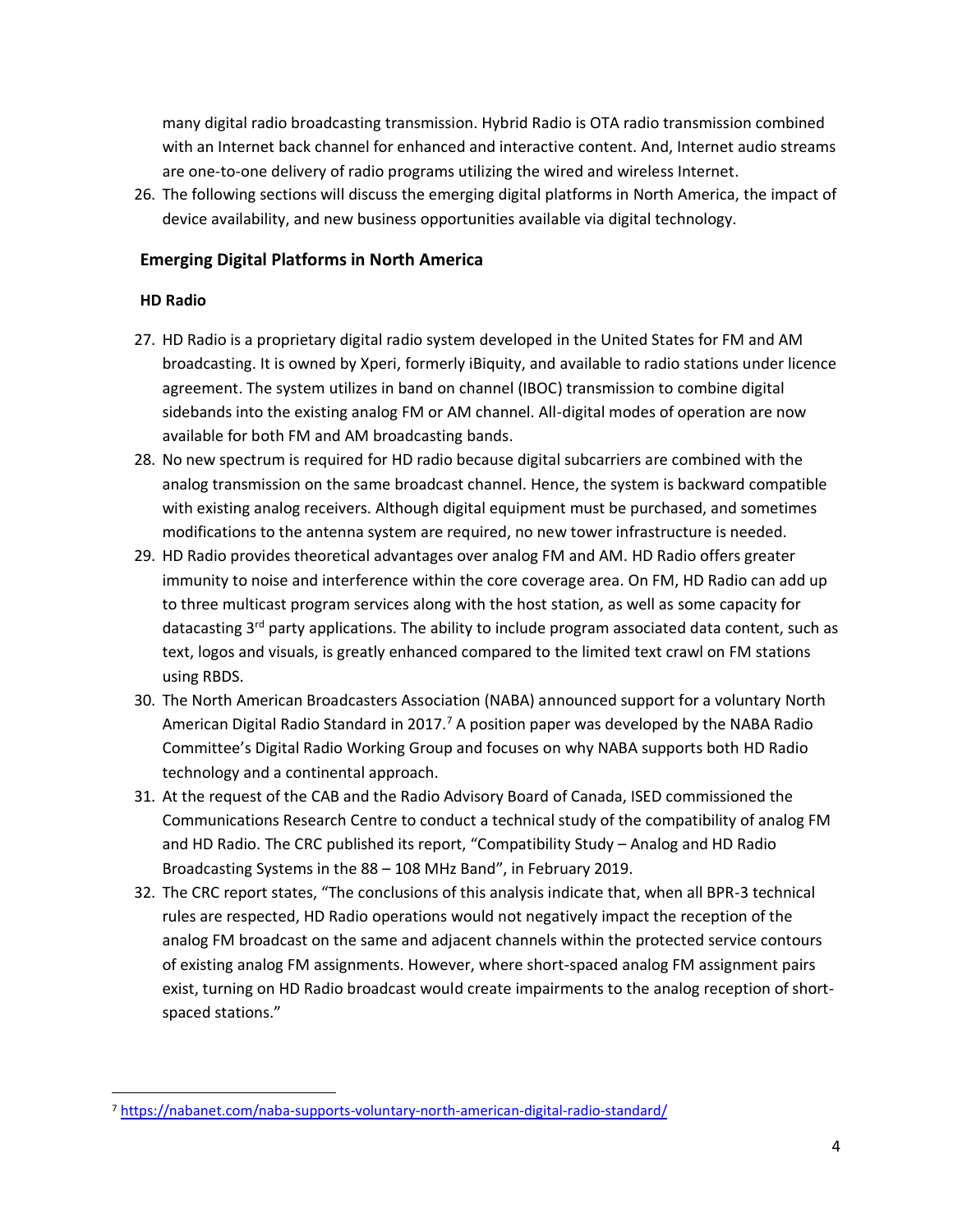- 33. While this is a positive result regarding the general usability of HD Radio on FM in Canada, it was out of scope of the study to evaluate the extent to which short spaced stations would be impaired by interference.
- 34. There are at least 75 pairs of short spaced FM stations across Canada that do not meet all the technical rules of BPR-3, either through the use of directional antennas or negotiated interference agreements. This number does not include Low Power FM stations or short spacings to US assignments. Hence, it is not clear how many existing FM stations would be negatively impacted by new interference, or may not be able to fully utilize HD Radio to the same extent as others.
- 35. The measurement data of a number of HD Radio receivers in the CRC study validated that a digital power of -14 dBc with respect to the analog signal performed well in analog and digital modes. The higher power of -10 dBc did create deterioration in analog audio quality (selfinterference) in some receivers. Some experimental HD Radio stations in Canada have received listener complaints of self-interference, but mostly noticed on older models of FM receivers.
- 36. A number of Canadian FM stations have been testing HD Radio for the last five years through experimental authorizations issued by ISED. Currently, there are 34 Canadian FM stations in 14 markets broadcasting in HD Radio, as listed in Appendix A. HD Radio broadcasts of at least one station are available to more than 50% of the population. These stations are also broadcasting 47 multicast program services. Combined, there are 81 HD Radio digital program services. The vast majority of programs are simulcasts of existing FM and AM stations.
- 37. Xperi estimates that there are currently 3.3M cars in Canada equipped with HD Radio receivers, representing about 13% of vehicles on the road. Just over 33% of new vehicles sold now include an HD Radio receiver.
- 38. While the technical benefits of HD Radio described above have been evident, a number of practical challenges have presented themselves as well. Hence, the experience with HD on the part of most Canadian broadcasters has been lack-lustre, if not disappointing.
- 39. HD Radio technology favours the host analog FM station. As one drives out of the station's coverage area, the receiver will begin to lose digital reception and fall over to the analog signal. Unfortunately, there is no linkage or way to associate HD Radio multicast programs with analog simulcasts, which have been mostly AM stations. For digital multicast programs, the signal suffers from drop outs, then goes silent, as one drives out of the core coverage area.
- 40. Equally, it is extremely difficult to educate listeners and promote HD Radio, as illustrated on the web site of AM station 680News, CFTR in Toronto.<sup>8</sup> The instructions read, "Determine if you have HD radio. Not sure? Check your car manual or scan our list of car manufacturers below. Tune your radio to the FM band and find KiSS 92.5. Switch to HD channel 2 — that's where you'll find 680 NEWS. Remember to add us to your presets — that'll make it easy to listen to 680 NEWS in HD Radio whenever you get into the car!"
- 41. This challenge is compounded because some of the current HD Radio receivers display the call letters of the host FM station at the same time as the multicast HD station.

<sup>8</sup> <https://www.680news.com/680-news-in-hd-radio/>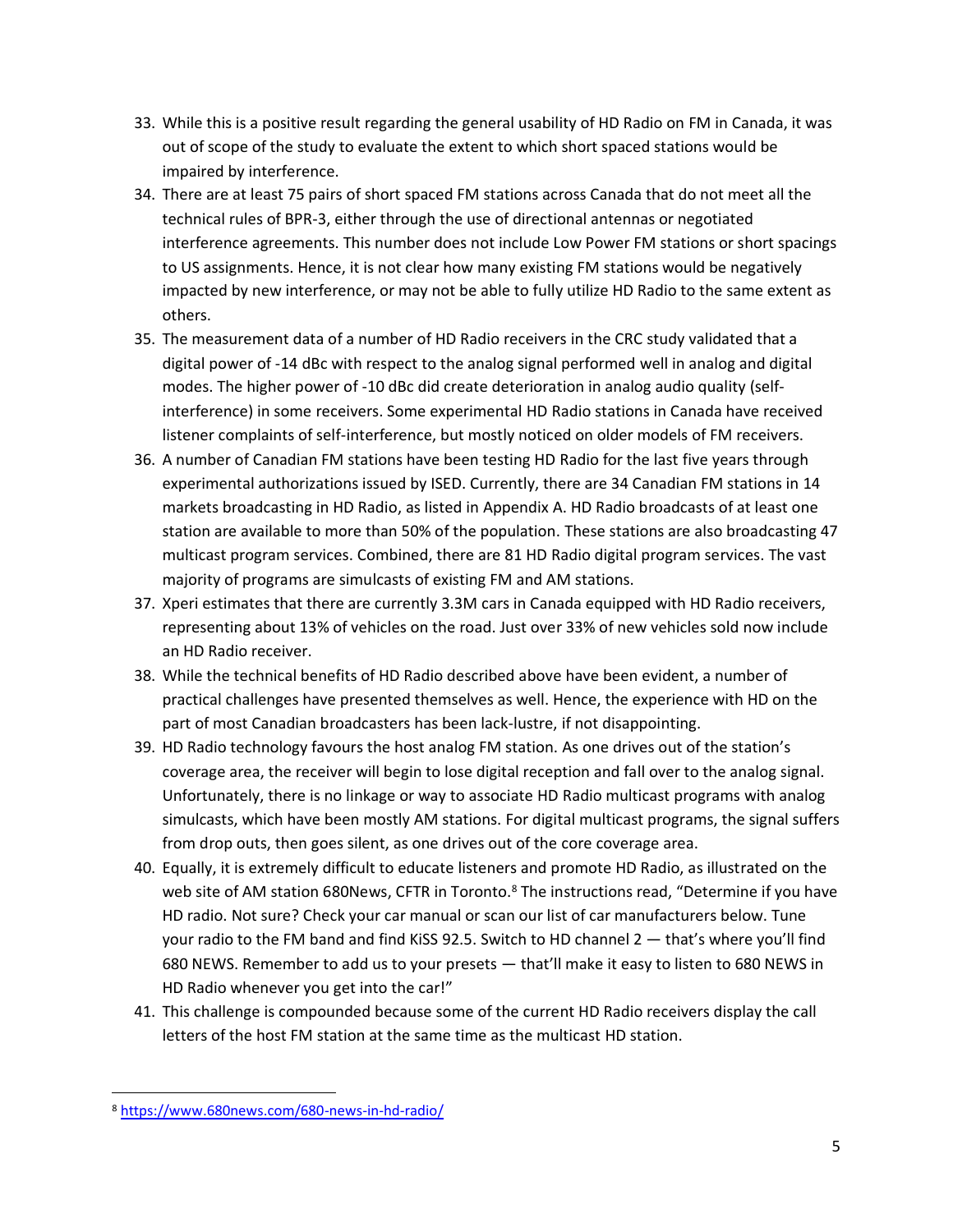- 42. Possibly, further evolution of the HD Radio standard and future implementations of HD Radio receivers will make improvements to station discovery and overall listener experience.
- 43. In 2019, the CAB conducted a test with Numeris to measure the audience listening to HD Radio, and in so doing obtain an indication of the penetration of HD Radio receivers.
- 44. The results were disappointing. There was no correlation between HD Radio listening and morning/afternoon drive times when in-car listening (featuring the greatest penetration of HD receivers) is at its peak. Most importantly, the percentage of out-of-home audience listening on HD Radio was in the range of 8%-17% for the FM host stations (consistent with Xperi's estimate), but almost zero for multicast signals (namely, AM simulcasts).
- 45. The fact that there was virtually no listening to the AM simulcasts on the HD Radio multi-cast channels suggests that without automatic switching between analog signals and HD (as is the case for the FM host but not AM to FM multicast), consumers will not take advantage of any theoretical improvement in signal quality or reception offered by HD.
- 46. Statistics Canada reports that there were just over 25M vehicles registered on the road in 2019.<sup>9</sup> New vehicle sales have remained consistent at approximately 2M per year from 2017 to 2019.<sup>10</sup>
- 47. The fact that the average replacement cycle of vehicles in Canada is about 12.5 years presents another huge challenge in introducing HD Radio, or any new technology, that is targeted to in-car reception.
- 48. At the current rate of 33% of new vehicles equipped with HD Radio, penetration will never exceed 33% and take 12.5 years to achieve. The most optimistic scenario, if all new vehicles are equipped, 100% penetration will still take another 10 years. Note that these penetration estimates only relate to in-car listening and do not address listening to radio at home, at work or with a portable radio. There are very few table top or portable HD Radio receivers manufactured or sold.
- 49. By comparison, the inclusion of HD Radio in new vehicles in the US has recently surpassed 50% $^{11}$ , but even if that percentage continues to grow it will take at least ten years until HD Radio is prevalent in most vehicles on the road.
- 50. HD Radio is a proprietary technology owned by Xperi, a publicly traded US corporation. To use the technology for full-time broadcasting, radio stations must pay fees to Xperi. The licensing model is that the host FM or AM station pays an annual fee plus a percentage of revenue for any multi-cast channels. As HD Radio has not been adopted as a voluntary standard in Canada, Xperi has waived the fees for stations that have experimental authorizations from ISED.
- 51. In-car tuning continues to represent a significant proportion of total radio listening<sup>12</sup>, and this trend is expected to continue in the medium to long term.
- 52. The penetration rates described in paragraphs 31 and 37 demonstrate that HD Radio is not a panacea or silver bullet to address the short to medium term challenges facing radio stations,

<sup>9</sup> <https://www150.statcan.gc.ca/t1/tbl1/en/tv.action?pid=2310006701>

<sup>10</sup> <https://www150.statcan.gc.ca/t1/tbl1/en/tv.action?pid=2010000201>

<sup>11</sup> <https://ccbe.ca/wp-content/uploads/2020/01/Xperi-The-Future-of-Radio-CCBE-2019.pdf>

<sup>12</sup> <https://radioconnects.ca/> Radio on the Move 2020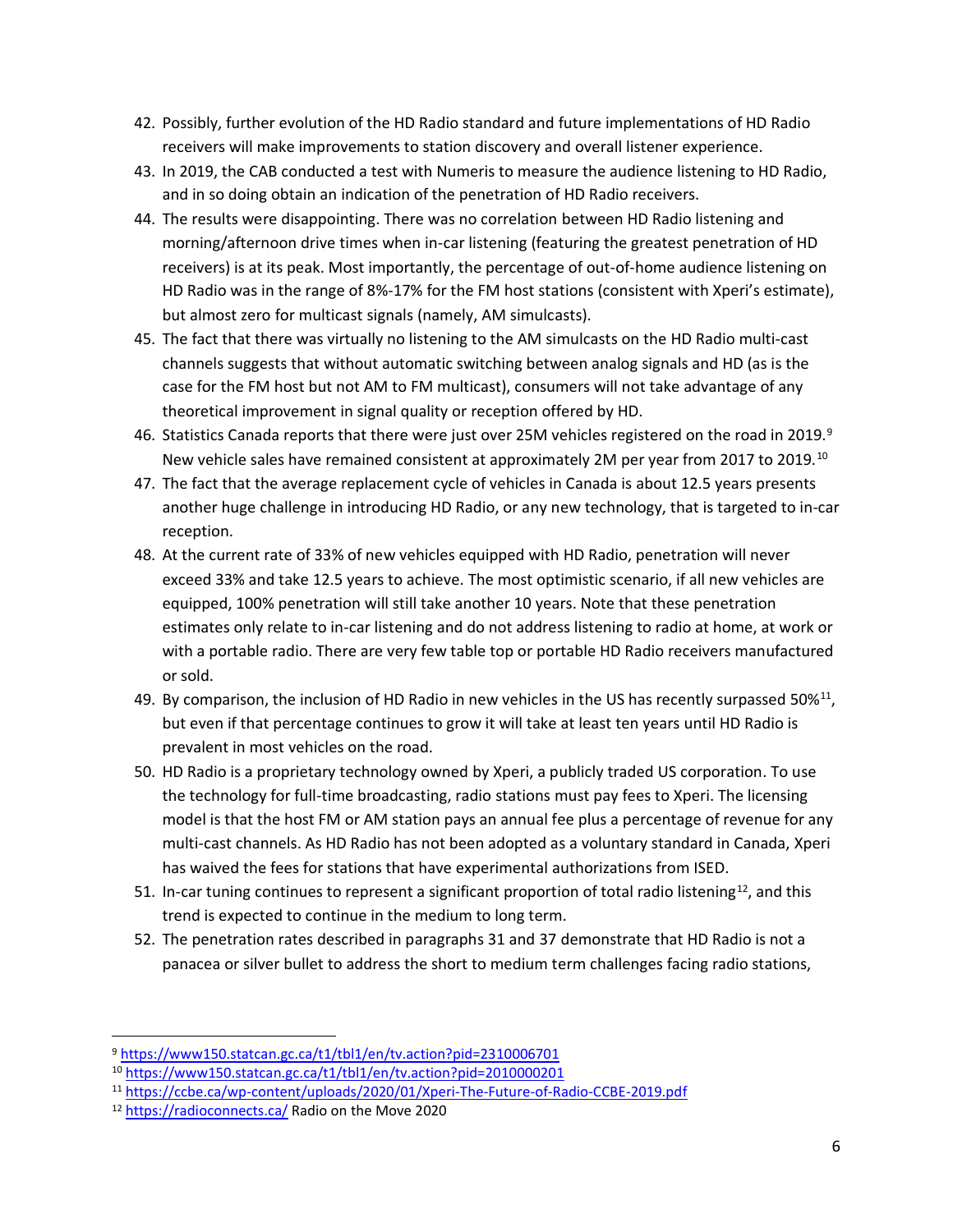and especially not for AM stations or new program services. It will take many years to achieve sufficient receiver penetration in vehicles for listenership to reach scale.

# **Hybrid Radio**

- 53. Hybrid Radio is a technology which augments the over the air (OTA) audio broadcast with Internet delivered content. Proprietary and internationally standardized systems have been developed which are compatible with analog FM, HD Radio, and DAB.
- 54. Hybrid Radio cannot work with analog AM radio because the OTA transmission does not include a digital identifier to associate the radio station with the Internet delivered content.
- 55. An early version of Hybrid Radio, called Next Radio, was launched to target the FM chip embedded in many models of smartphones. The service failed in part because Next Radio was unable to garner sufficient support from radio broadcasters in the US. But, the primary reason was that Apple refused to enable and activate the FM radio receiver in iPhones.<sup>13</sup> The Apple iPhone holds a large market share of mobile devices in Canada and the US.
- 56. More recently, auto manufacturers have shown interest to incorporate Hybrid Radio into the large display infotainment systems now prevalent in new vehicles.
- 57. Audi and BMW are the first manufacturers to launch Hybrid Radio in North America. Several models were introduced in the fall 2020. Daimler (Mercedes-Benz) has announced that it will offer Hybrid Radio in the near future.
- 58. This is seen as an important step to maintain the prominence of radio in the car dashboard. The enhanced content such as station logos, visuals and text, delivered via wireless Internet, may assist radio stations in competing with non-broadcast entertainment sources.
- 59. A feature of Hybrid Radio is service following. This enables the receiver to switch between the OTA broadcast signal and the simulcast audio stream when the signal quality is poor either in areas of reception drop outs or when exiting the coverage area of the radio station.
- 60. Hybrid Radio is targeted at in-car radio reception. Hence, broadcasters face the same challenges as HD Radio to achieve device penetration and scale. Even more so because this technology is at the beginning of its adoption curve. It will take some years for all auto manufacturers to incorporate Hybrid Radio receivers. Then, many more years, possibly decades, for new vehicles with Hybrid Radio to saturate the marketplace.

### **Internet Audio Streaming**

- 61. Many FM and AM radio stations have been simulcasting their programs on Internet audio streams for several years. The audio streams can be listened to on a number of popular devices including PC's, tablets, smart phones, and more recently via wireless Internet in "connected cars".
- 62. Radio stations have developed individual applications (apps) for their stations so that listeners can save the app on the home screen of their PC or smart phone. In addition, apps have been developed to aggregate many radio station streams together so that listeners can save their

<sup>13</sup> <https://www.iphoneincanada.ca/news/apple-should-activate-iphone-fm-radio-chip/>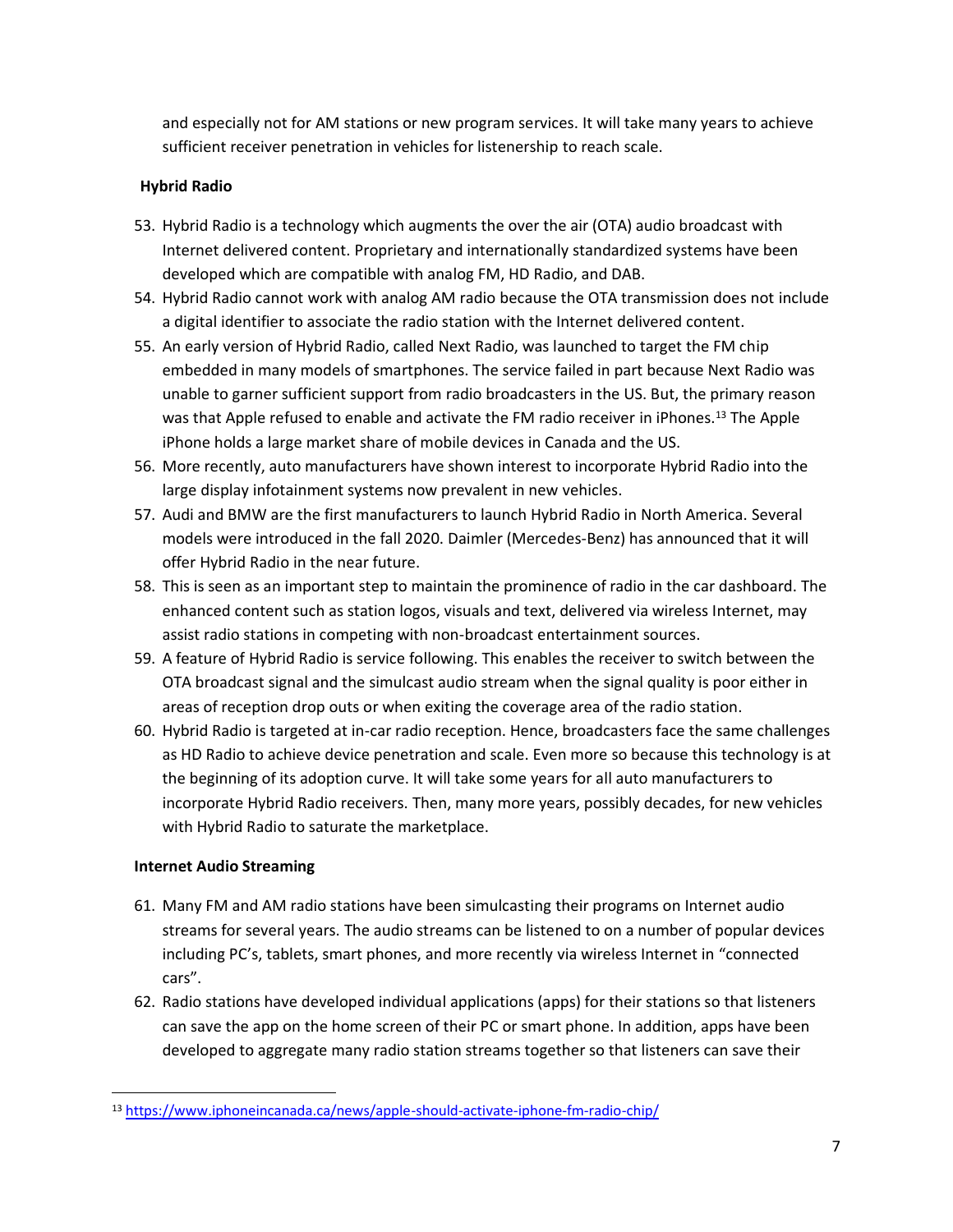favorites and easily discover new stations. Examples include Radioplayer, iHeart Radio and Stingray.

- 63. Each of these aggregation apps has its own advantages. Radioplayer includes the broadest collection of commercial, community and public radio stations. iHeart Radio promotes many live events. Stingray bundles its radio stations together with its audio service, Stingray Music, covering multiple music genres.
- 64. Audio streaming over the wired and wireless Internet allows radio stations to enhance programming with visuals and text, as well as introduce interactivity such as contests or links to podcasts.
- 65. In "connected cars", apps such as Apple Car Play and Android Auto allow listeners to hear, and see, content from their personal smart phone using the speakers and large display of the car infotainment system.

# **Devices**

- 66. Delivering radio programming over the multiple platforms described above is entirely dependent on the availability and affordability of compatible devices.
- 67. For analog FM and AM radio, there is an existing installed base of car radios, table radios, portable radios, hi-fi systems and clock radios that has evolved over one hundred years of broadcasting. However, the popularity and availability of a stand-alone radio receiver, a dedicated device, has diminished.
- 68. In the case of audio streaming, listening to radio is possible because it is available on a device that is primarily used for many other purposes; the PC at work, the Smart Speaker at home, the smart phone when mobile, and now the "connected car".
- 69. In Canada, Smart Speaker ownership has grown from 4% to 25% in just 2 ½ years.<sup>14</sup> Smart Speakers have a wide variety of uses including smart home management, making phone calls, Internet searches such as weather, sports scores etc, as well as streaming audio services such as radio. But, there are three predominant vendors; Amazon Alexa, Google Assistant and Apple Siri. This requires radio streaming aggregators, such as iHeart Radio and Radioplayer, to certify their apps and negotiate access with each vendor.
- 70. Similarly, Canadians use their smart phones for just about everything, including streaming of radio stations. But, the availability of high speed data is not as consistent or ubiquitous across the country as OTA radio broadcasting. A bigger barrier to radio consumption on smart phones is the cost of data usage by consumers. Heavy data users may be able to absorb the data usage within an unlimited data plan. But, light to moderate users would need to add 3-5 GB of data to their mobile service plan if they listen to radio regularly on the move. It is unlikely that the smart phone will ever be a ubiquitous and "free" means to access radio without strong incentives to mobile service operators.
- 71. Auto manufacturers have developed a host of wireless data applications for vehicles, which have evolved into the "connected car". These include software updates for onboard computers,

<sup>14</sup> <https://radioconnects.ca/> Radio on the Move 2020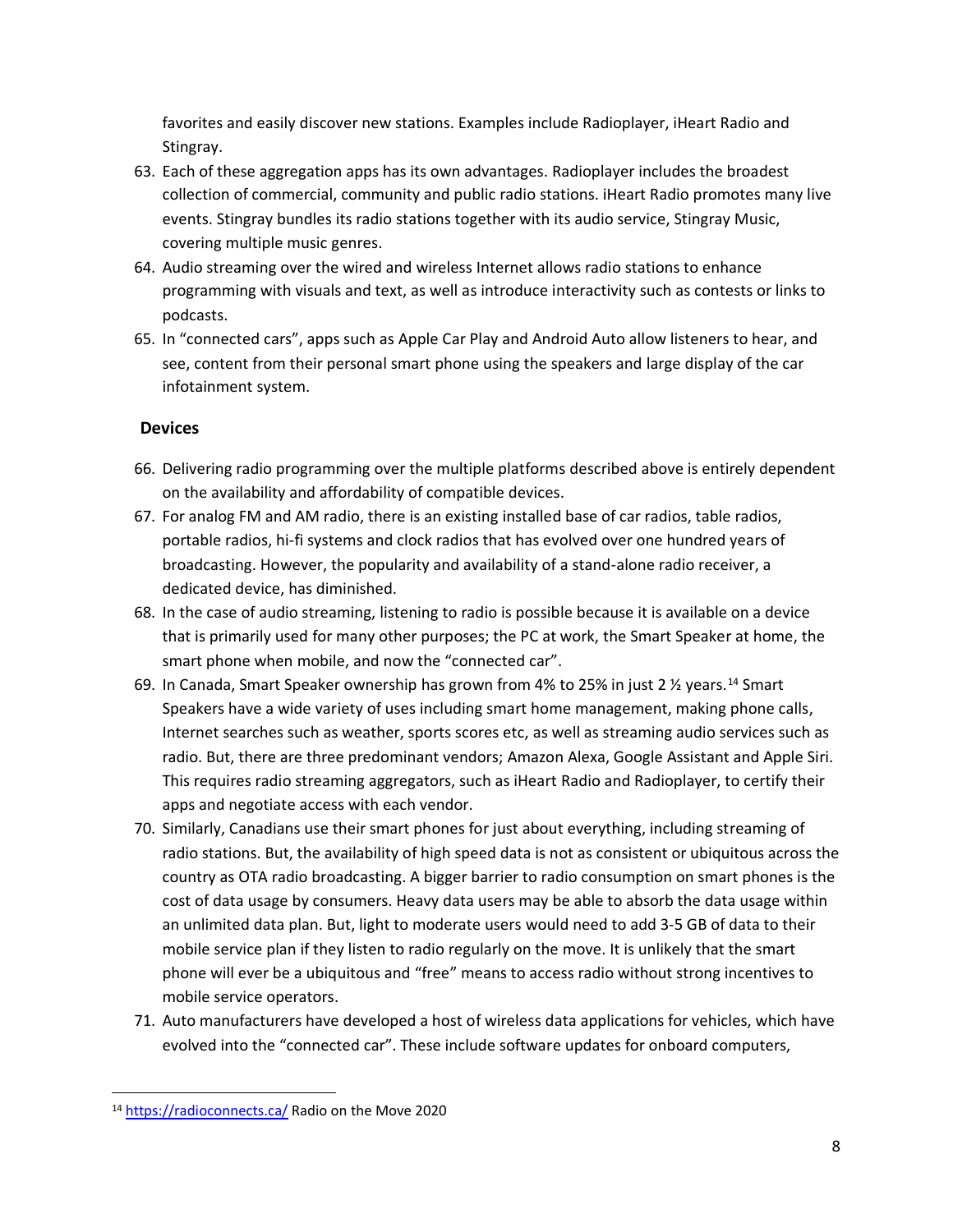remote diagnostics, GPS, WiFi hotspots for Internet access, and more. The availability of wireless data in vehicles has expanded infotainment systems in the dashboard to include multiple entertainment sources beyond FM and AM radio. The introduction of Hybrid Radio will assist broadcasters to hold on to the prominence of radio in the dashboard, but it will take many many years to achieve because of the long replacement cycle for new vehicles to enter the marketplace.

### **New business opportunities**

- 72. Digital delivery of radio comes hand in hand with greater competion, but also creates future opportunities to better serve listeners and advertisers.
- 73. The two way capability of the Internet and Hybrid Radio allow for personalization and interactivity. Unique content can be inserted for sub-groups of listeners based on their needs, interests and preferences. Geo-targeted content may include traffic and weather reports tailored to the listener's driving route or GPS location. Micro-targeted content may include warnings of transit delays or an accident ahead. Dynamic insertion of advertising could be targeted to the listener's profile, interests or location.
- 74. To a less granular degree, digital radio broadcasting is capable of geo-targeted content insertion. Single frequency networks of multiple transmitters can fill the service area of a radio station instead of one high power, high tower transmitter.
- 75. In the US, some companies are beginning to use these techniques on single frequency networks for analog FM and HD Radio. But, the presence of analog signals makes the endeavor complex. Often, there will be trade-offs of interference or poor reception in certain areas within the station coverage. Wide spread use of single frequency networks for geo-targeted content will not be viable until radio transmission is fully digital.

# **Conclusion/summary**

- 76. The pathway to a fully digital future for radio is still unclear. Radio broadcasters will continue to deliver programs on multiple technology platforms and to multiple devices to meet audience preferences for listening at home, at work, portable (mobile) and in the car.
- 77. What is clear is that the adoption of new digital radio broadcasting technology to replace analog FM and AM radio will take at least another 10-15 years to reach widespread receiver/device penetration.
- 78. In the meantime, FM radio remains a viable transmission medium to satisfy listeners' needs.
- 79. However, there are distinct and separate challenges for AM radio stations. AM transmission can cover large geographic regions and deliver important, sometimes the only, radio service in parts of the country. As well, AM radio stations dominate the news, talk and sports formats in large population centres, but suffer from increasingly poor reception quality caused by noise and interference. The absence of AM receivers in some new electric vehicles is an ominous warning of what may lie ahead.
- 80. Further, AM radio stations cannot achieve the same benefits or opportunities as FM stations from HD Radio and Hybrid Radio.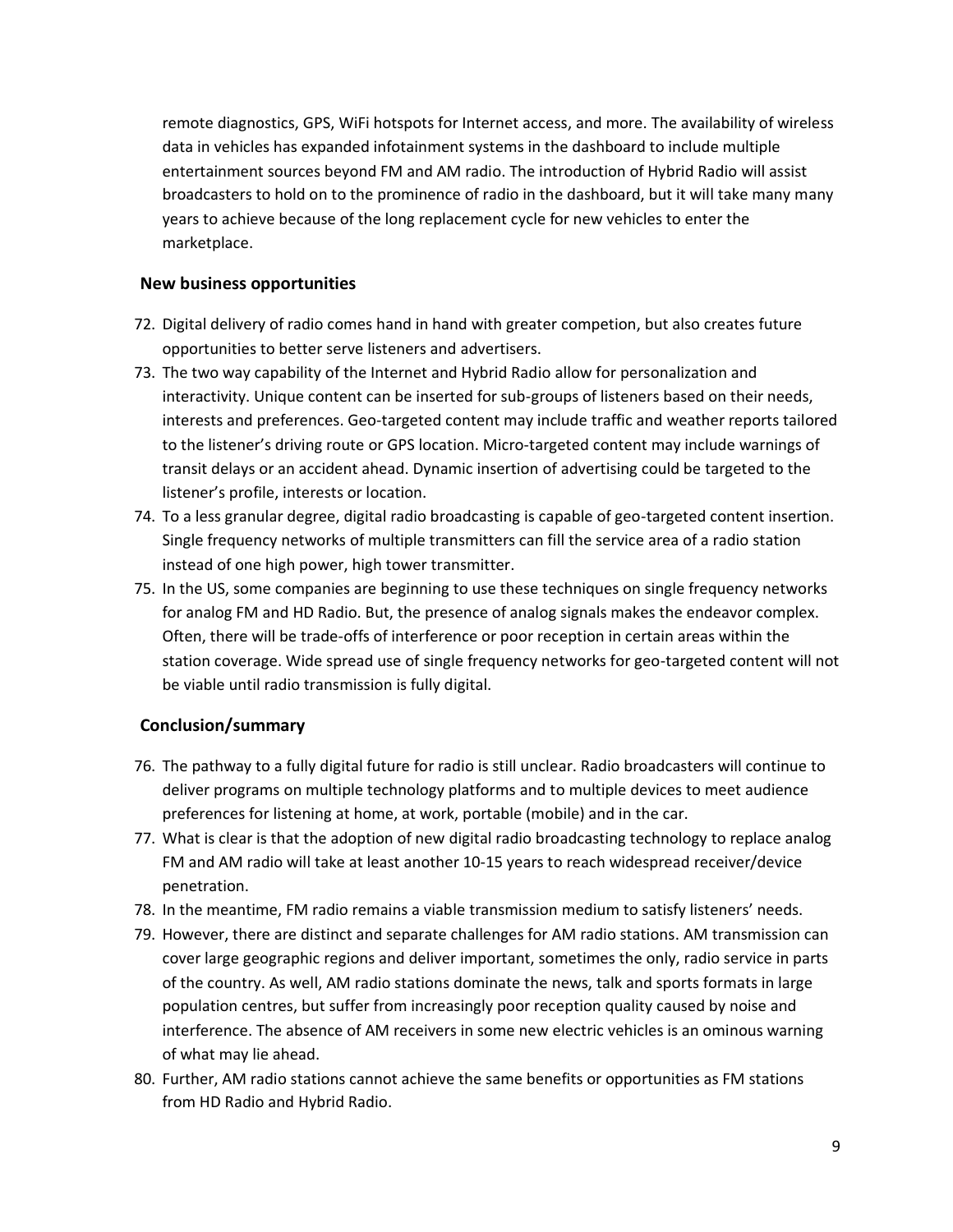- 81. Hence, the time horizon to solve the challenges facing FM and AM radio stations may be different.
- 82. Analog FM and AM broadcasting will need to continue for the foreseeable future while broadcasters pursue digital multi-platform solutions.
- 83. A flexible, supportive regulatory environment will be necessary for the transition to digital radio broadcasting to be successful.

Kirk Nesbitt, CAB Technical Advisor, CAB Technical Coordinating Committee, March 29, 2021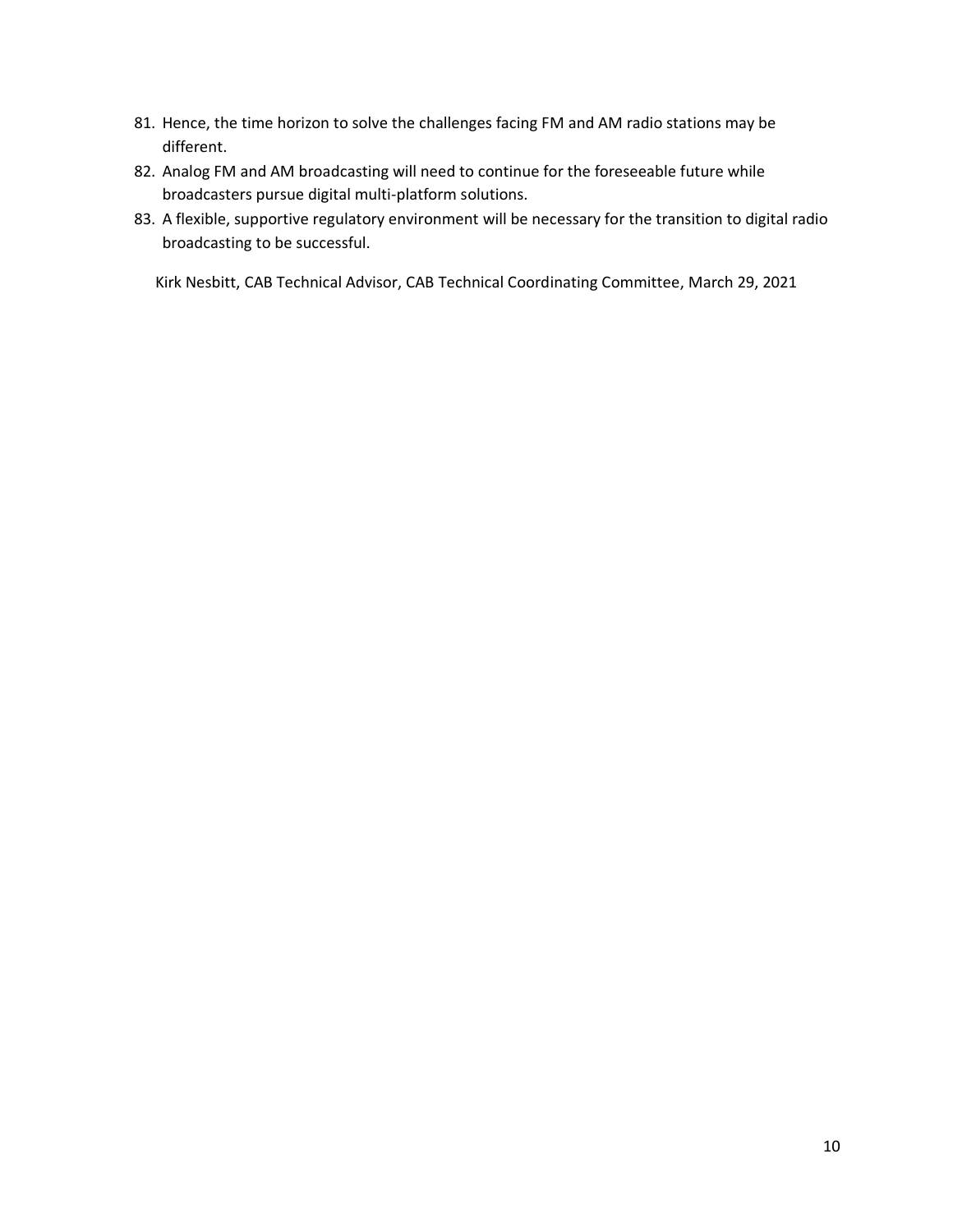### **Appendix A**

### **List of HD Radio Stations in Canada**





# **DTS TECHNOLOGY FOR AUTOMOTIVE**

# **HD RADIO™ CANADA ROLLOUT** As of January 25, 2021

### ON-AIR

### **AUDIO PROGRAMMING**

Stations Converted: 34

 $AM: 0$ 

FM: 34  $\overline{\mathcal{O}}$ 

Multicast: 47 [HD2/HD3/HD4: 26/15/6] **Total Digital Channels: 81** 

Artist Experience® Station Logos and Cover art

- Stations: Logo 10,
- Total Channels: Logo 30, Cover Art 16

Emergency Alerts: forthcoming

#### **CURRENT AUDIO PROGRAM DETAILS**

CISA 101.3 MHz Toronto, Ontario User aux.: Meriz Tourico, Unitario Specifical (Standish Particular Particular Units Units Units Units Units Units Units Units Units Units Units Units Units Units Units Units Units Units Units Units Units Units Units Units

CIND 88.1 MHz Toronto, Ontario HD1 Alternative  $HD2$ 

CKIS 92.5 MHz Toronto, Ontario UNS 32.3 MM2 TORONO, URNHO<br>HD1 Kiss FM /Non Stop Hits<br>HD2 CFTR AM 680 News<br>HD3 CICL 590 AM SportsNet The Fan

CHUM 104 5 MHz Toronto, Ontario HD1 Today's Best Music<br>HD2 CHUM AM 1050 kHz TSN

OSFM 99.9 MHz Toronto, Ontario<br>HD1 Virgin Radio, Toronto's #1 Hit Music Station HD2 CFRB AM 1010 News Talk

CBLA 99.1 MHz Toronto, Ontario HD1, CRC Radio One

CFMZ 107.3 MHz Toronto, Ontario HD1 Classical<br>HD2 · CFMX<br>HD3 - Various

CFPT 106.5 MHz Toronto, Ontario<br>HD1 First Peoples Radio

CIRV 88.9 MHz Toronto, Ontario HD1 South Asian HD2 - South Asian HD3 South Asian HD4 South Asian

CJBC 90.3 MHz Toronto, Ontario<br>HD1 Radio Canada's Id Musique network<br>HD2 CBC Id Premiere CJBC 860

CING 95.3 MHz Hamilton, Ontario HD1 Fresh FM Hamilton's Hit Music Station HD2 CFMJ AM 640 - News/Talk<br>HD3 CHML AM 900 - News/Talk

CHKX 94.7 MHz Hamilton, Ontario HD1 KX 94.7 New Country HD2 Jazz<br>HD3 92.9 The Grand

CIHR 104.7 MHz Woodstock, Ontario. HD1 Heart 104.7 HD2 - Classic Country

CFMS 105.9 MHz Markham, Ontario HD1 105.9 The Region HD3 Farsi<br>HD4 Chinese

CIKX 95.9 MHz Alax, Ontario HD1 KX96 New Country<br>HD1 KX96 New Country<br>HD3 CKDO Durham's Classic Hit

CKPC 92.1 MHz Brantford, Ontario HD1 Jewel 92 HD2 2103.5<br>HD3 CKPC AM HD4 GWC

OXXW 99.5 MHz Kitchener, Ontario HD1 - Classic Hits

CBD 91.5 MHz Ottawa, Ontario<br>HD1 CBC Radio One

CBOF 90.7 MHz Ottawa, Ontario<br>HD1 Ici Radio Canada Première

CFPO 95.7 MHz Ottawa, Ontario HD1 First Peoples Radio HD2 - First Peoples Radio<br>HD3 - First Peoples Radio HD4 - First Peoples Radio

CIMI 100.3 MHz Ottawa, Ontario<br>HD1 Majic 100.3 Today's Best Variety<br>HD2 CFRA 580 News Talk Radio<br>HD3 TSN 1200 Sports Network

CBF 95.1 MHz Montreal, Quebec HD1 ld Radio Canada Premiere<br>HD2 ICI Musique Classique

#### OTA TRAFFIC SERVICES HERE/BTC

CING, Hamilton-Toronto Metro<br>CFMI, Vancouver  $\mathcal{L}$  $\epsilon$ CKRY, Calgary

TTWN iHeart Media/Bell Media:

- CHOM, Vancouver<br>
CHOM, Vancouver<br>
CJMJ, Ottawa<br>
CIRV, Toronto<br>
CKFM, Toronto
	-
	-
	-

CITE 107.3 MHz Montreal, Quebec HD1 - Montage Rouge FM HD2 CIAD 800 News Talk Radio<br>HD3 TSN Radio 690 Montreal

CHAA 103.3 MHz Longueuil, Quebec<br>HD1 Adult Contemporary HD2 Country<br>HD3 - Tourist into

CFGL 105.7 MHz Montreal, Quebec HD1 Rythme FM

OKRY 105.1 MHz Calgary, Alberta HD1 Country 105<br>HD2 CHQR AM 770-News/Talk

CISF 107.7 MHz Surrey, British Columbia<br>HD1 Pulse

CICN 91.5 MHz Surrey, British Columbia HD1 Ethnic<br>HD2 Ethnic

CBU 2 88.1 MHz Vancouver, British Columbia<br>HD1 CBC Radio One Network

CJAX 96.9 MHz Vancouver, British Columbia HD1 Jack FM<br>HD1 Jack FM<br>HD2 CXWX AM 1130 News

CFMI 101.1 MHz Vancouver, British Columbia. HD1 Rock 101 Greatest Hit's of 70's, 80's and 90's<br>HD2 COWV AM 980 News/Talk

CHRE 107 3 MHz Victoria, Reitish Columbia CHBE 107.3 MHZ Victoria, British Co<br>HD1. Virgin Radio (Hot AC)<br>HD2. News/Talk (CFAX Simulcast)<br>HD3. Sports Radio (CKST Simulcast) HD4

CHLG 104.3 MHz Vancouver, British Columbia HD1 UG104.3 60's, 70's 80's

CHQM 103.5 MHz Vancouver, British Columbia<br>HD1 QMFM Today's Best Variety/Soft Rook<br>HD2 OKST AM 1040 Sports TSN<br>HD3 CFTE AM 1410 Sports TSN

*edts*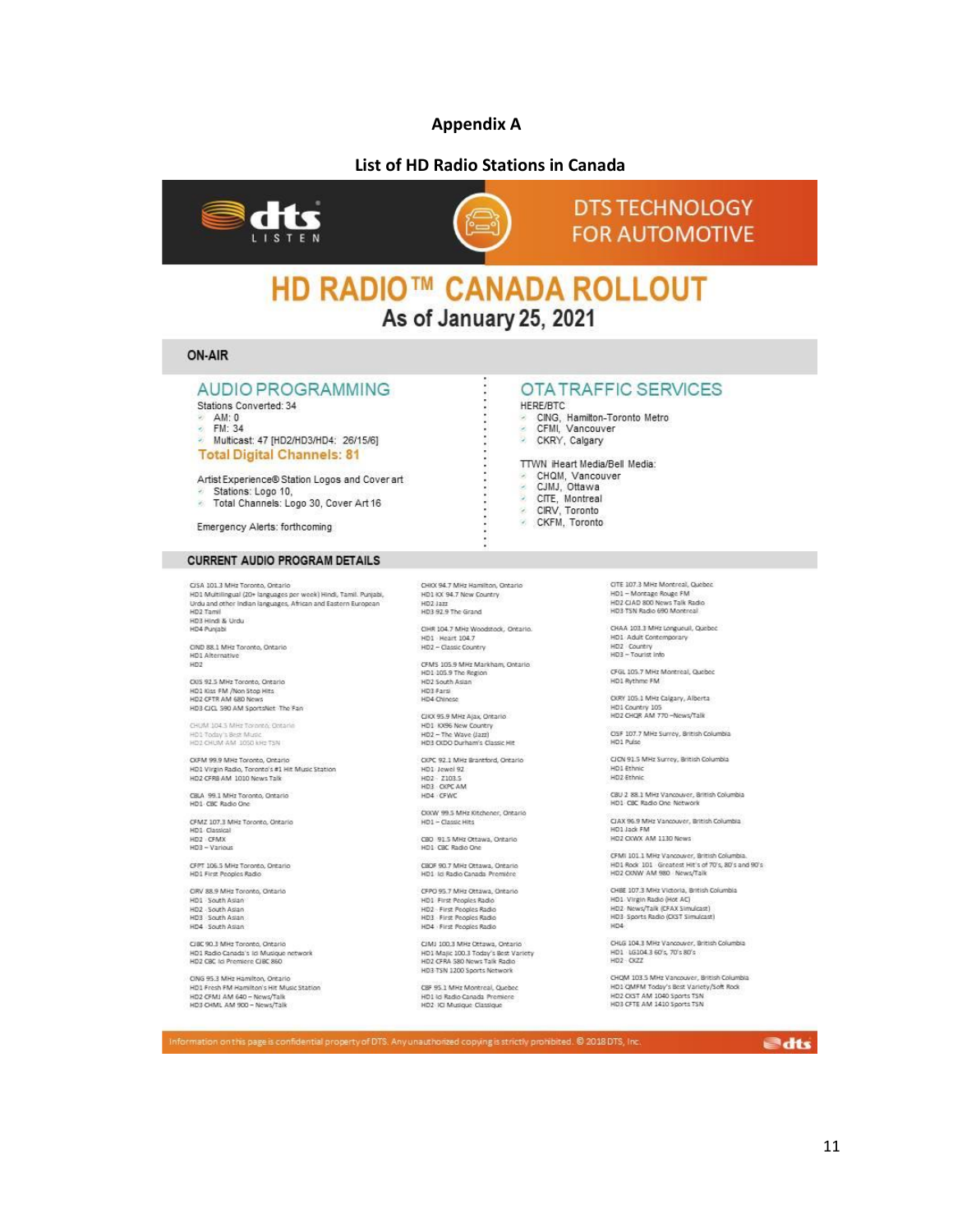# **Appendix B**

# **International Examples and Lessons Learned**

### **DAB in Canada**

- 84. Canada adopted digital radio broadcasting using the DAB standard in 1998. New spectrum was allocated in the L Band (1452-1492 MHz) as a replacement band for both FM and AM radio stations. DAB stations were launched in Montreal, Toronto and Vancouver which simulcast existing analog radio stations.
- 85. The initiative did not succeed and radio stations did not renew their DAB licences after fourteen years of operation. The failure of DAB in Canada can be attributed to several factors.
- 86. It was expected that several European countries were on track to launch DAB at the same time. But, ultimately only the United Kingdom proceeded. The timing was wrong.
- 87. The UK launched DAB using the VHF Band and other countries that launched later were primarily interested in the VHF Band. This left the Canadian L Band spectrum for DAB as an outlier.
- 88. There were no receivers. Receiver manufacturers had little interest in providing L Band capability in DAB receivers for a country with a relatively small population.
- 89. Receiver manufacturers, and particularly auto manufacturers, view North America as a single market. Automobiles and electronic devices available in Canada are typically the same as or a subset of products sold in the much larger US market. The DAB rollout in Canada alone was unsuccessful in overcoming that single market approach.
- 90. The construction of DAB transmitting facilities required all new equipment and infrastructure. There was little overlap with FM infrastructure and no overlap with AM transmitting facilities.

# **United States – FM translators and preferential licensing opportunities**

- 91. The US Federal Communications Commission (FCC) adopted FM and AM HD Radio in 2002<sup>15</sup>. As of September 2020, there were 10,900 FM stations in the US.<sup>16</sup> Currently, Xperi estimates there are 2264 FM HD Radio stations delivering 4,457 digital programs. About 66 million vehicles have HD Radio representing almost  $\frac{1}{4}$  of total vehicles on the road<sup>17</sup>.
- 92. The FCC in the US has supported a digital transition for radio by allowing all stations, both FM and AM, to license and operate FM rebroadcasting stations. These lower power FM rebroadcasting stations, called "FM translators", can be used within the main coverage or to extend the broadcast area. They are most often used to simulcast the programming of AM stations or digital HD Radio programs to preserve listenership and to migrate audiences during the digital transition.

<sup>15</sup> First Report and Order, 17 FCC Rcd at 20004

<sup>16</sup> <https://www.fcc.gov/document/broadcast-station-totals-september-30-2020>

<sup>17</sup> <https://financesonline.com/number-of-cars-in-the-us/>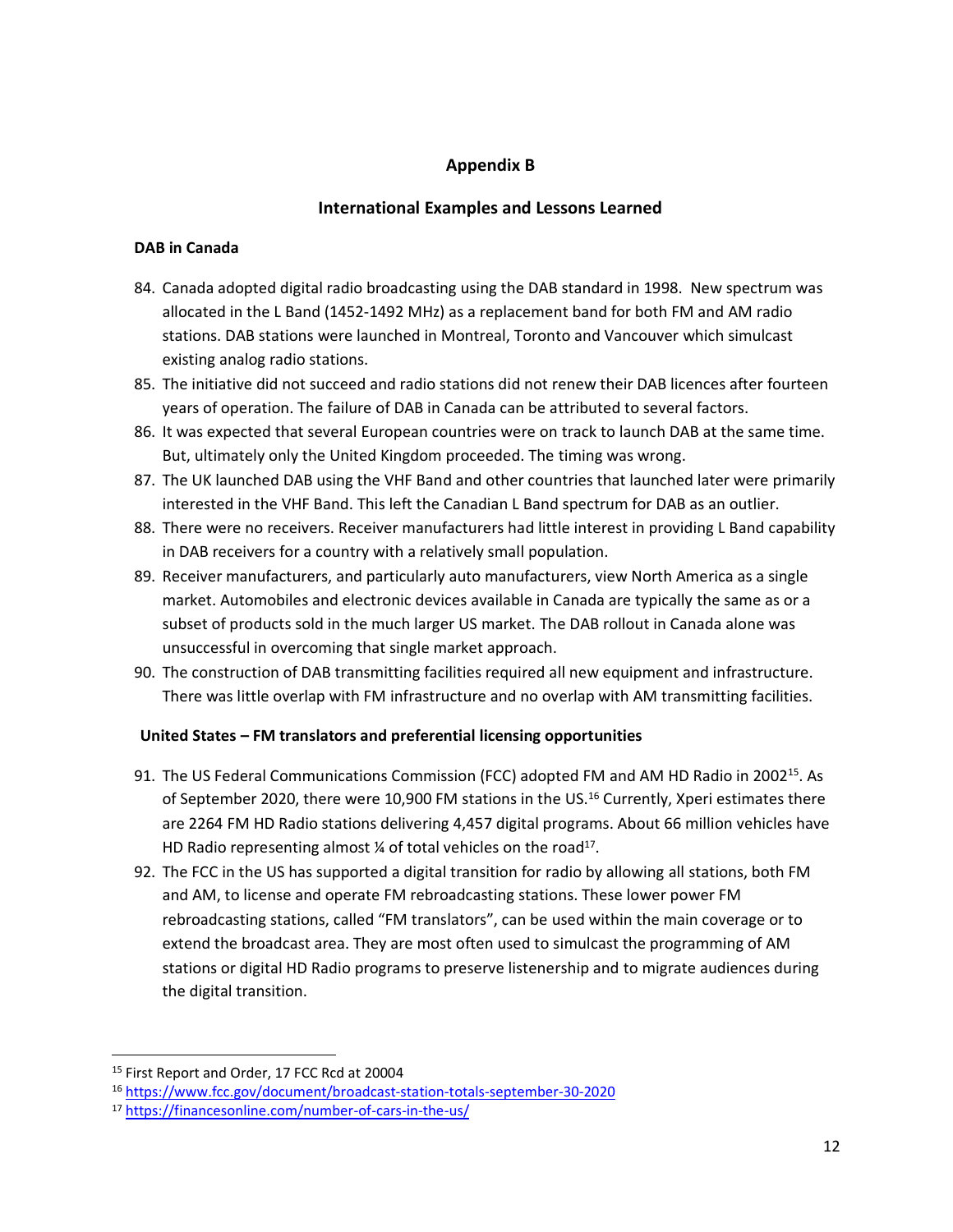- 93. The FCC has offered exclusive windows to AM stations to apply for FM translators in advance of opening up to competing applications.
- 94. Most recently, the FCC has approved all-digital AM broadcasting as a voluntary standard<sup>18</sup>. This is practical in the US because AM stations wishing to switch to all-digital mode can maintain their existing audience via their analog FM translators.

## **Mexico – FM channels assigned to existing AM stations**

- 95. Mexico initially authorized the voluntary use of HD Radio for stations within 320 kilometers of the United States border in 2008. Later in 2011, the Mexican communications regulator Cofetel adopted HD Radio as a voluntary standard for the transmission of digital radio nationwide. Currently, there are 119 FM stations in Mexico carrying 192 program services on HD radio.
- 96. HD Radio broadcasts are concentrated in the four main cities in the country. Together, all digital stations cover 41% of the population, approximately 51 million people. In Mexico, there are 22 brands and 115 models that offer HD Radio receivers in new vehicles.
- 97. In 2017, an auction call for 191 FM frequencies was issued. Applicants who committed to launch in hybrid (analog/digital) HD Radio according to the IBOC-FM standard were given a preferential advantage in the auction. The result was the approval of 50 FM stations in hybrid HD Radio format.
- 98. In parallel, Mexico has embarked on a policy of assigning FM channels to existing analog AM stations wishing to migrate to analog FM.
- 99. In 2016, the Mexican government made the most recent change of frequencies from AM to FM in large cities. Because there are not enough frequencies for all AM stations to migrate to FM, one of the requirements was a commitment to broadcast in hybrid HD Radio format.
- 100. The stations that converted from AM to FM HD Radio retain full control of their broadcasts, including additional multi-cast audio channels.
- 101. This is seen as an important transition path for Mexican radio stations to shift listenership via simulcast and foster further migration to digital radio without sacrificing audience.
- 102. The Mexican government has provided further support to radio broadcasters in 2017 by regulating mobile service operators. Many makes and models of wireless phones include an integral FM radio receiver. Mobile operators are prohibited from disabling FM radio functionality in wireless phones if it is included in the device by the manufacturer.

# **Europe – EU mandate to include DAB in vehicles**

103. More than half of the countries across Europe, 15 in total, have now also launched full time DAB digital radio broadcasting in the VHF Band. Norway has completed its transition and no longer uses FM for radio broadcasting as of December 2017.

<sup>18</sup> <https://www.fcc.gov/document/fcc-provides-am-radio-stations-all-digital-broadcast-option-0>